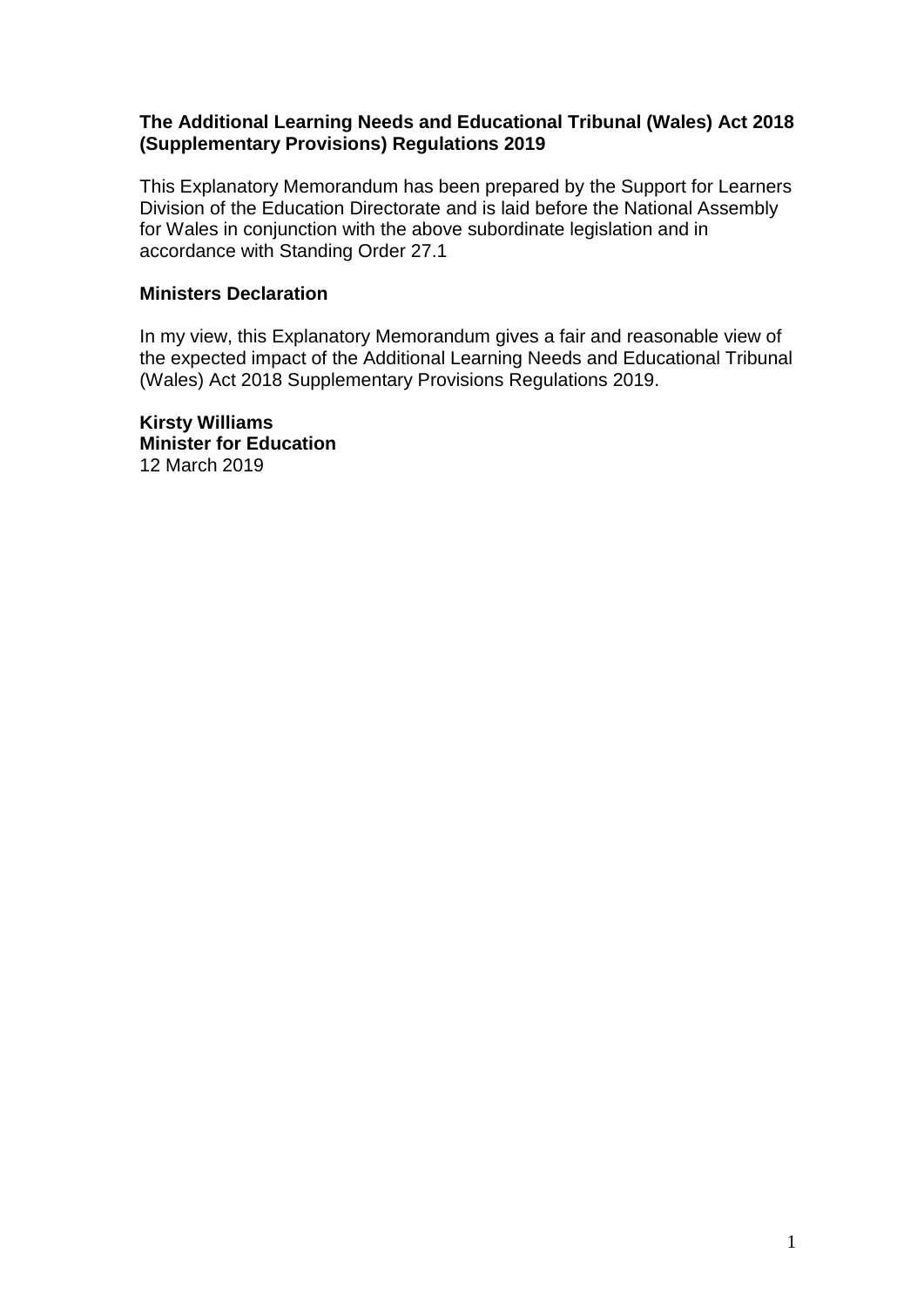# **1. Description**

The Additional Learning Needs and Educational Tribunal (Wales) Act 2018 ('the Act') makes provision for a new statutory framework for supporting children and young people with additional learning needs in Wales.

Section 91 of the Act sets out how the Education Tribunal for Wales is constituted, including that it must have a President, and other appointments and whether appointments must have prescribed agreement.

These regulations:

- remove the requirement for the agreement of the Lord Chief Justice, for the appointment of the President of the Education Tribunal for Wales by the Lord Chancellor from Section 91 (3) of the Act;
- remove the requirement for the agreement the President of the Education Tribunal for Wales for the appointment of the legal chair panel members by the Lord Chancellor from Section 91 (4) of the Act; and
- substitute the entry in Schedule 14 to the Constitutional Reform Act 2005 relating to the Special Educational Needs Tribunal for Wales with an entry relating to the Education Tribunal for Wales.

### **2. Matters of special interest to the Constitutional and Legislative Affairs Committee**

There are no specific matters that have been identified that are of interest to the Constitutional and Legislative Affairs Committee.

## **3. Legislative background**

These regulations are made under Section 97 (1) and (2) of the Act under the Assembly's affirmative procedure..

Section 97 (1) and (2) of the Act provides the Welsh Ministers with power to make regulations to make supplementary, incidental, consequential, transitory, transitional or saving provisions if they consider it necessary or expedient to give full effect to provisions in the Act or in consequence of any provisions in the Act or for the purposes of any provisions of the Act. The regulations may amend, repeal or revoke any provisions in an enactment (defined in section 99(1)) and statutory documents (defined in subsection (4)).

## **4. Purpose and intended effect of the legislation**

These regulations are necessary to amend Sections 91 (3) and (4) as those provisions do not need to include the agreement of the Lord Chief Justice when appointing the President in subsection 3 or for the President's agreement when appointing legal chair members of the panel in subsection 4 of the Act. This is because the Judicial Appointments and Discipline (Amendment and Addition of Offices) Order 2017 ('the 2017 Order'), which came into force on 1 December 2017, provides for judicial appointments as set out below.